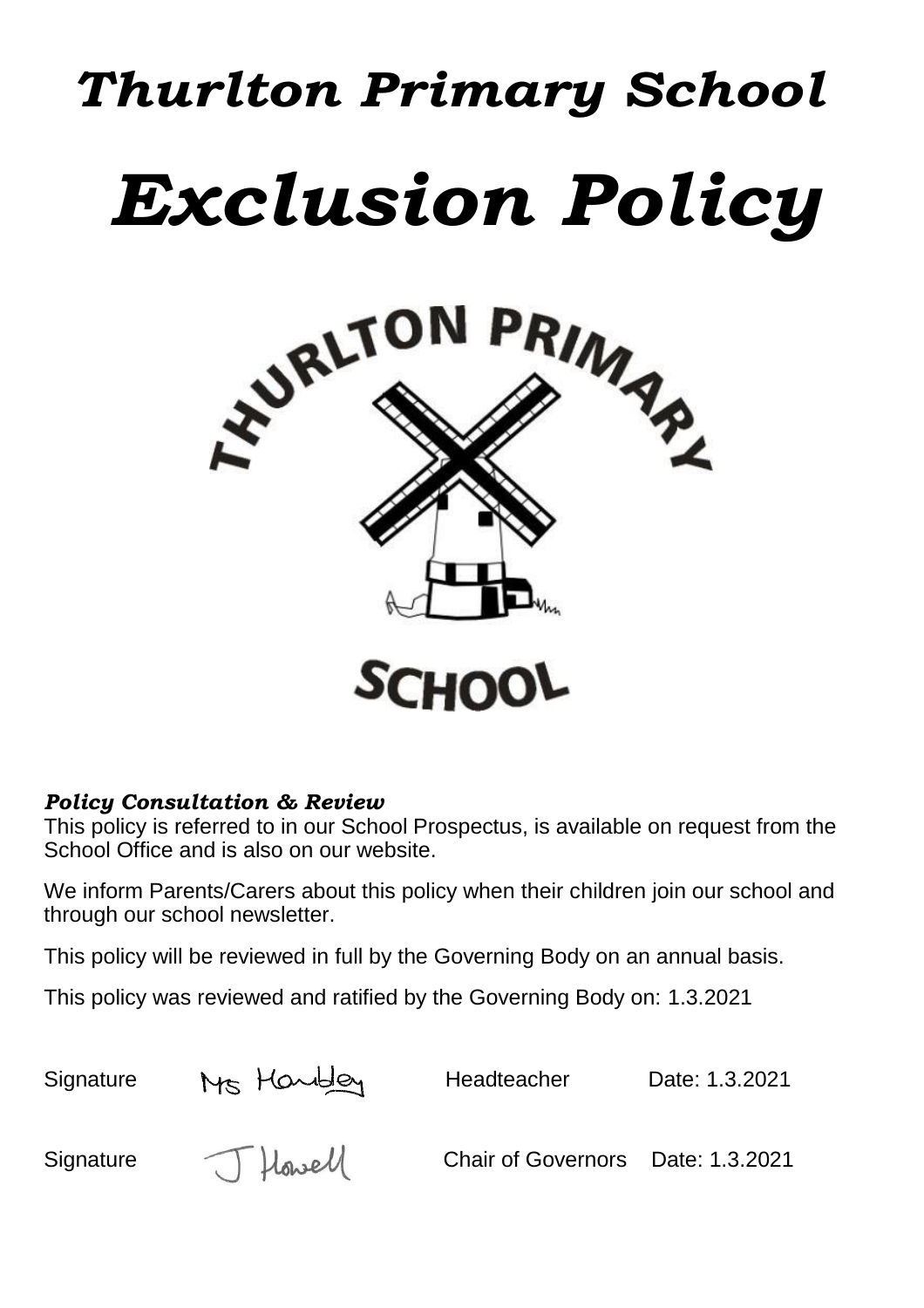At Thurlton Primary we believe staff and pupils are entitled to a safe and secure environment in which to learn and succeed, the safety and well-being of all the members of the school community is paramount.

This policy relates to the policy and practice regarding the use of exclusions. A child will only be excluded form Thurlton Primary School only as a last resort as a result of violence, unacceptable breaches of the Behaviour Policy or of the criminal law.

# *AIMS AND EXPECTATIONS*

- To ensure the safety and well-being of all members of the school community and maintain an appropriate educational environment in which all can learn and succeed
- To reduce the need to use exclusion as a sanction by positively encouraging and recognising acts of respect and consideration to others.
- Pupils do not become NEET (not in education, employment or training)
- The exclusions process is applied fairly and consistently
- The exclusions process is understood by governors, staff, parents and pupils

The decision to exclude a pupil may be taken in the following circumstances

- In response to a serious breach of the school's Behaviour Policy
- If allowing the pupil to remain in school may harm the education or welfare of other persons or the pupil him/herself in the school

#### *TYPES OF EXCLUSIONS INTERNAL EXCLUSION*

Internal exclusion is when a pupil is excluded from the rest of the school and must work away from their class for a fixed amount of time. This would normally take place in a room within Thurlton Primary school but in consultation with Parents/Carers and Clarion Trust an appropriate room in a building within the Trust may be used. An internal exclusion is a discretionary measure, where a pupil's behaviour is escalating and more serious measures need to be taken but there are not yet grounds for an external or fixed-term exclusion. Typically, a pupil receiving a consequence of this level should be receiving

additional support for their behaviour, intended to help them to avoid their behaviour escalating to a point where a fixed term exclusion is necessary (behaviour chart to address specific behaviours causing a problem; support from the learning mentor etc)

#### *FIXED- TERM EXCLUSION*

A fixed-term exclusion is when a pupil is excluded from school and must remain home for a fixed amount of time. This should be for the shortest time necessary to ensure minimal disruption to the child's education, whilst mindful of the seriousness of the breach of policy.

#### *PERMANENT EXCLUSION*

A permanent exclusion is when a pupil is permanently excluded from school and not allowed to return. This is a very serious decision and the Headteacher will consult with the Chair of Governors as soon as possible in such a case.

#### *REASONS FOR EXCLUSION*

At Thurlton Primary School the decision to exclude a child will be lawful, reasonable and fair. Any decision to exclude a pupil, either internally, for a fixed-term or permanently is seen as a last resort by the school. The physical and emotional health of our pupils and staff is our primary concern and we therefore accept that, in some serious situations, exclusion may be necessary, if all other strategies have been exhausted.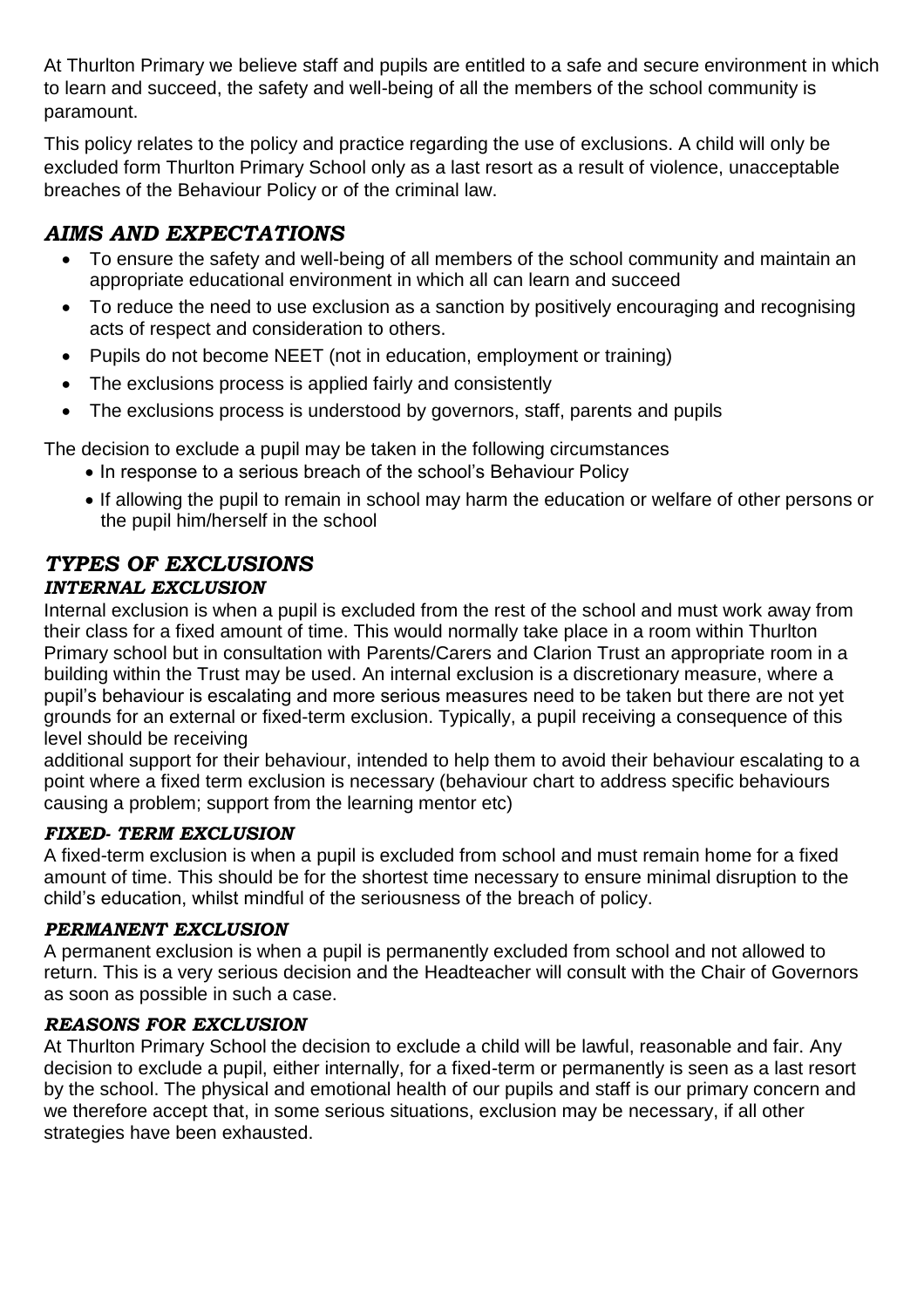# *THE DECISION TO EXCLUDE*

Exclusion is an extreme sanction, a permanent exclusion will only be taken as a last resort. Only the Headteacher has the power to exclude a pupil from Thurlton Primary School. Exclusions, whether for a fixed term or permanent, may be used for any of the following, all of which constitute examples of unacceptable conduct and are breaches of the school's Behaviour Policy

Thurlton Primary School is aware that off-rolling is unlawful. Ofsted defines off-rolling as:

"…*the practice of removing a pupil from the school roll without a formal, permanent exclusion or by encouraging a parent to remove their child from the school roll, when the removal is primarily in the interests of the school rather than in the best interests of the pupil.*"

We are committed to following all statutory exclusions procedures to ensure that every child receives an education in a safe and caring environment.

A decision to exclude a pupil will be taken only:

- In response to serious or persistent breaches of the school's Behaviour Policy **and**
- If allowing the pupil to remain in school would seriously harm the education or welfare of others
- There may be other circumstances that could arise when the Headteacher makes the judgement it would be appropriate to exclude a pupil n school

Before deciding whether to exclude a pupil, either permanently or for a fixed period, the following will be considered by the Headteacher:

- All the relevant facts and evidence, including whether the incident(s) leading to the exclusion were provoked
- Allow the pupil to give their version of events
- Consider if the pupil has special educational needs (SEN)

## *ROLES AND RESPONSIBILITIES*

#### *INFORMING PARENTS*

At Thurlton Primary School the decision to exclude a child will be lawful, reasonable and fair. Every effort will be taken to ensure early intervention be used to address the underlying causes of any inappropriate behaviour before an exclusion is considered. If a pupil is to be excluded, Parents/Carers will be notified immediately by telephone.

They will be provided with the following information in writing as soon as possible: The reason(s) for the exclusion:

- The length of a fixed-term exclusion or, for a permanent exclusion, the fact that it is permanent
- Information about Parent/Carers' right to make representations about the exclusion to the governing board and how the pupil may be involved in this
- How any representations to the exclusionshould be made
- Where there is a legal requirement for the governing board to meet to consider the reinstatement of a pupil, and that Parent/Carers have a right to attend a meeting, be represented at a meeting (at their own expense) and to bring a friend

Parents/Carers will be notified by the end of the afternoon session on the day their child is excluded that for the first 5 school days of an exclusion, or until the start date of any alternative provision where this is earlier, Parents/Carers are legally required to ensure that their child is not present in a public place during school hours without a good reason. Parents/Carers may be given a fixed penalty notice or prosecuted if they fail to do this.

If alternative provision is being arranged, the following information will be included when notifying Parent/Carers of an exclusion:

- The start date for any provision of full-time education that has been arranged
- The start and finish times of any such provision, including the times for morning and afternoon sessions, where relevant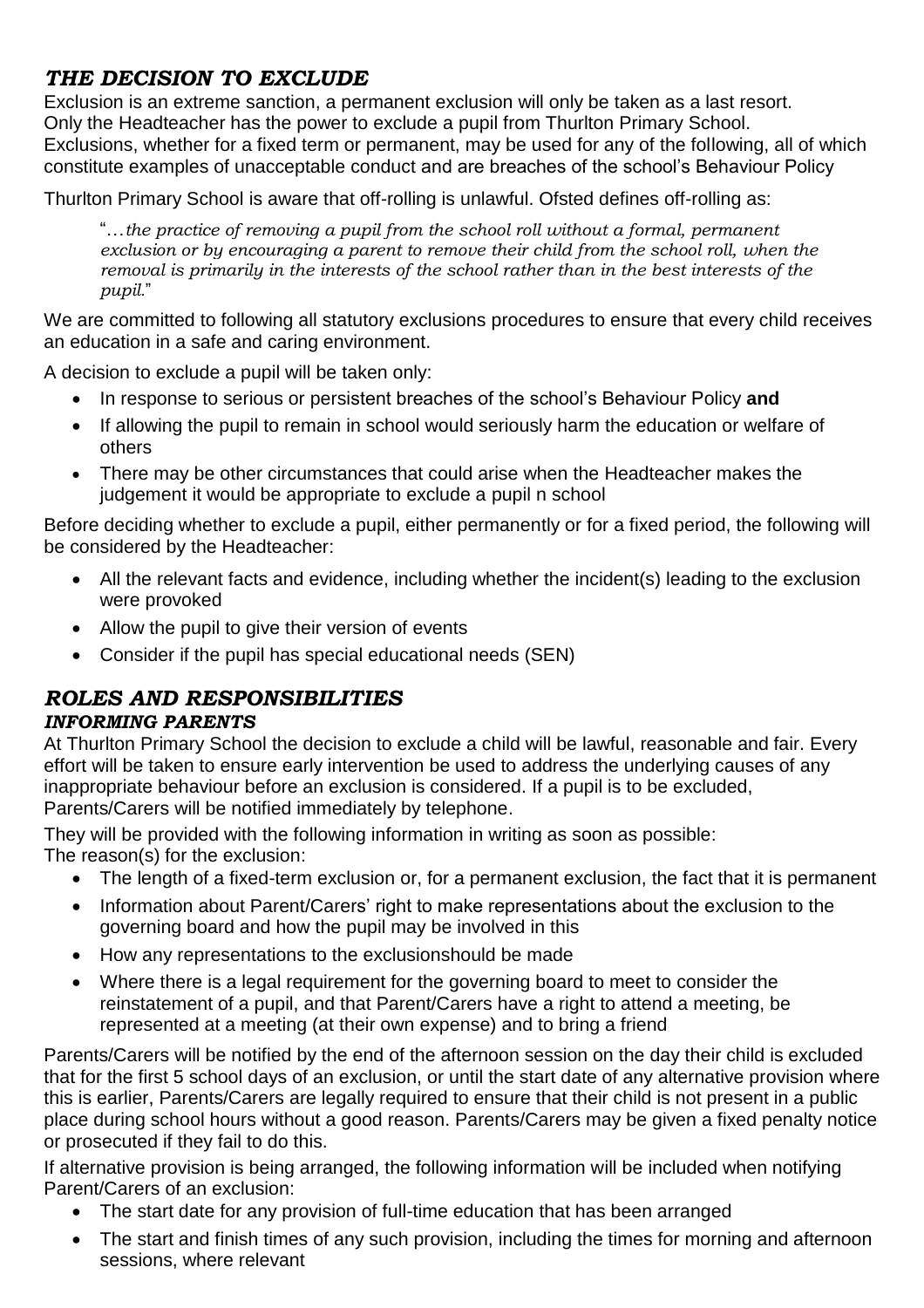- The address at which the provision will take place
- Any information required by the pupil to identify the person they should report to on the first day

Where this information on alternative provision is not reasonably available by the end of the afternoon session, it may be provided in a later notice, but it will be provided no later than 48 hours before the provision is due to start. The only exception to this is where alternative provision is to be provided before the sixth day of an exclusion, in which case the information can be provided with less than 48 hours' notice with Parents/Carers consent.

## *INFORMING THE GOVERNING BOARD AND LOCAL AUTHORITY*

The Headteacher will immediately notify the governing board and the local authority (LA) of:

- A permanent exclusion, including when a fixed-period exclusion is followed by a decision to permanently exclude a pupil
- Exclusions which would result in the pupil being excluded for more than 5 school days (or more than 10 lunchtimes) in a term
- Exclusions which would result in the pupil missing a public examination

For a permanent exclusion, if the pupil lives outside the LA in which the school is located, the Headteacher will also immediately inform the pupil's *home authority* of the exclusion and the reason(s) for it without delay.

For all other exclusions, the Headteacher will notify the governing board and LA once a term.

#### *THE GOVERNING BOARD*

Responsibilities regarding exclusions are delegated to the Local Governing Body (LGB). The LGB has a duty to consider the reinstatement of an excluded pupil (see section 6).

Within 14 days of receipt of a request, the Governing Board will provide the secretary of state with information about any exclusions in the last 12 months.

For a fixed-period exclusion of more than 5 school days, the LGB will arrange suitable full-time education for the pupil. This provision will begin no later than the sixth day of the exclusion.

#### *THE LOCAL AUTHORITY (LA)*

For permanent exclusions, the LA is responsible for arranging suitable full-time education to begin no later than the sixth day of the exclusion.

# *CONSIDERING THE REINSTATEMENT OF A PUPIL*

The LGB will consider the reinstatement of an excluded pupil within 15 school days of receiving the notice of the exclusion if:

- The exclusion is permanent
- It is a fixed-term exclusion which would bring the pupil's total number of school days of exclusion to more than 15 in a term
- It would result in a pupil missing a public examination or national curriculum test

If requested to do so by Parents/Carers, the LGB will consider the reinstatement of an excluded pupil within 50 school days of receiving notice of the exclusion if the pupil would be excluded from school for more than 5 school days, but less than 15, in a single term.

Where an exclusion would result in a pupil missing a statutory assessment, the LGB will consider the reinstatement of the pupil to participate in the assessment. If this is not practicable, the LGB will consider the exclusion and decide whether or not to reinstate the pupil.

*The LGB can either*:

- Decline to reinstate the pupil, or
- Direct the reinstatement of the pupil immediately, or on a particular date

In reaching a decision, the LGB will consider whether the exclusion was lawful, reasonable and procedurally fair and whether the Headteacher followed their legal duties. They will decide whether or not a fact is *true on the balance of probabilities*, which differs from the criminal standard of *beyond reasonable doubt*, as well as any evidence that was presented in relation to the decision to exclude.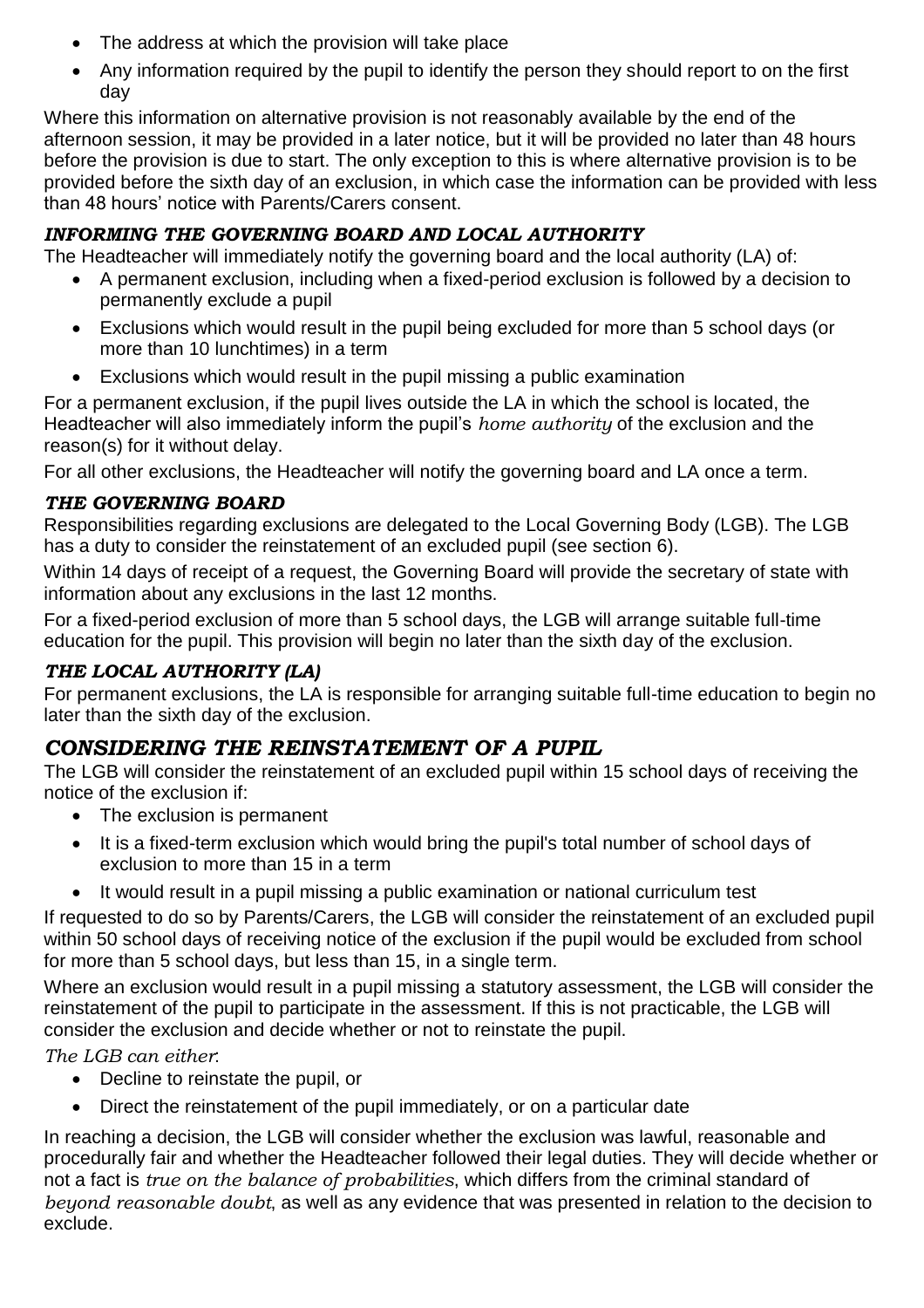Minutes will be taken of the meeting and a record of evidence considered kept. The outcome will also be recorded on the pupil's educational record.

The LGB will notify, in writing, the Headteacher, Parents/Carers and the LA of its decision, along with reasons for its decision, without delay.

Where an exclusion is permanent, LGB's decision will also include the following:

- The fact that it is permanent
- Notice of Parents/Carers' right to ask for the decision to be reviewed by an independent review panel, and:
- The date by which an application for an independent review must be made
- The name and address to whom an application for a review should be submitted
- That any application should set out the grounds on which it is being made and that, where appropriate, reference to how the pupil's SEN are considered to be relevant to the exclusion
- That, regardless of whether the excluded pupil has recognised SEN, Parents/Carers have a right to require the Clarion Academy Trust (CAT) to appoint an SEN expert to attend the review
- Details of the role of the SEN expert and that there would be no cost to Parents/Carers for this appointment
- That Parents/Carers must make clear if they wish for an SEN expert to be appointed in any application for a review
- That Parents/Carers may, at their own expense, appoint someone to make written and/or oral representations to the panel and Parents/Carers may also bring a friend to the review
- That if Parents/Carers believe that the exclusion has occurred as a result of discrimination, they may make a claim under the Equality Act 2010 to the first-tier tribunal (special educational needs and disability), in the case of disability discrimination, or the county court, in the case of other forms of discrimination. A claim of discrimination made under these routes should be lodged within 6 months of the date on which the discrimination is alleged to have taken place

## *AN INDEPENDENT REVIEW*

If Parents/Carers apply for an independent review, CAT will arrange for an independent panel to review the decision of the governing board not to reinstate a permanently excluded pupil.

Applications for an independent review must be made within 15 school days of notice being given to the Parents/carers by the LGB of its decision to not reinstate a pupil.

A panel of 3 or 5 members will be constituted with representatives from each of the categories below. Where a 5-member panel is constituted, 2 members will come from the school governors category and 2 members will come from the Headteacher category.

- A lay member to chair the panel who has not worked in any school in a paid capacity, disregarding any experience as a school governor or volunteer
- School governors who have served as a governor for at least 12 consecutive months in the last 5 years, provided they have not been teachers or Headteachers during this time
- Headteachers or individuals who have been a Headteacher within the last 5 years

A person may not serve as a member of a review panel if they:

- Are a Member/Trustee of CAT, or governing board of the excluding school
- Are the Headteacher of the excluding school, or have held this position in the last 5 years
- Are an employee of the CAT or the governing board, of the excluding school (unless they are employed as a Headteacher at another school)
- Have, or at any time have had, any connection with CAT, school, governing board, Parents/Carers or pupil, or the incident leading to the exclusion, which might reasonably be taken to raise doubts about their impartiality
- Have not had the required training within the last 2 years (see Appendix 2 for what training must cover)

A clerk will be appointed to the panel.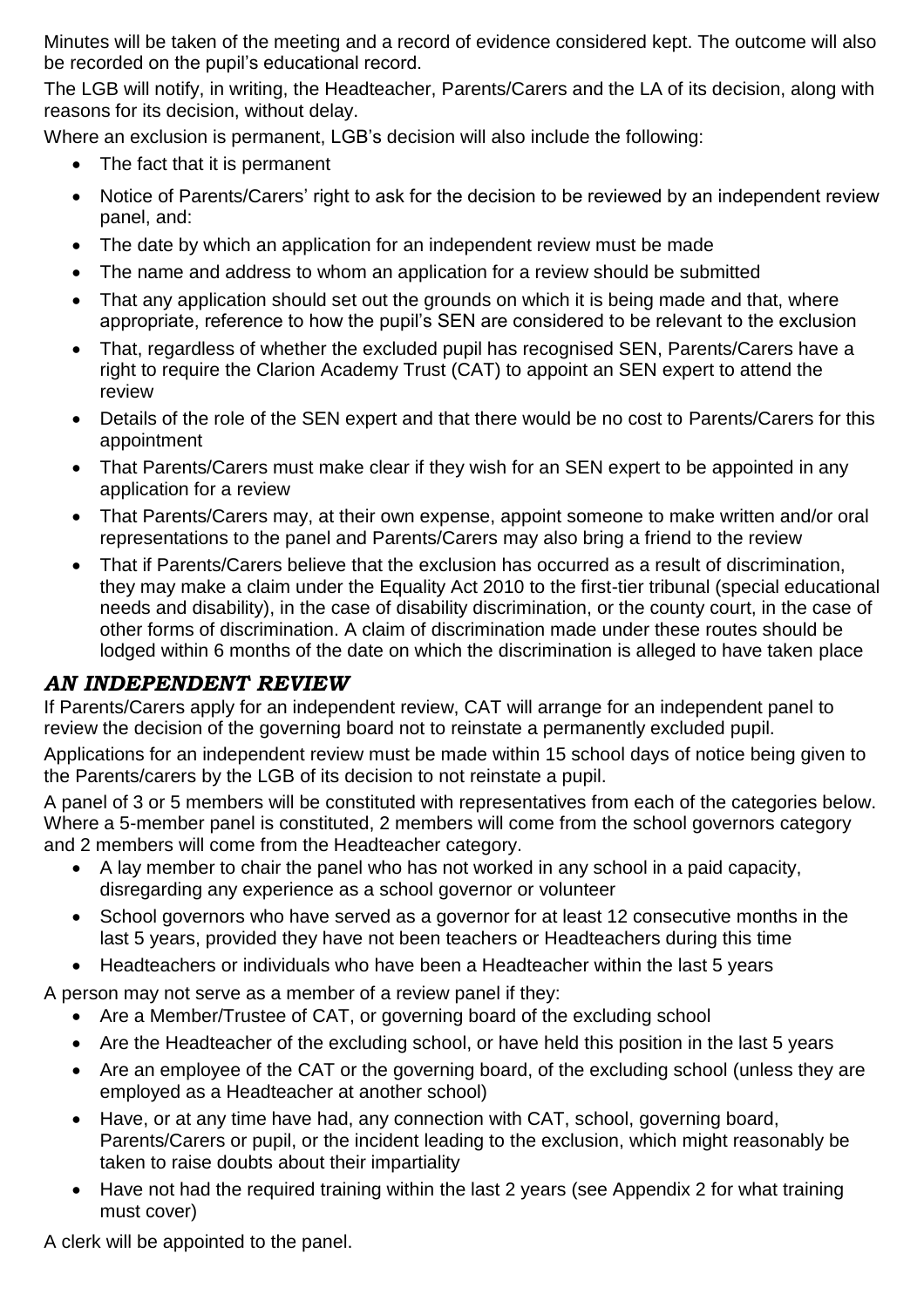The independent panel will decide one of the following:

- Uphold the governing board's decision
- Recommend that the governing board reconsiders reinstatement
- Quash the governing board's decision and direct that they reconsider reinstatement (only when the decision is judged to be flawed)

The panel's decision can be decided by a majority vote. In the case of a tied decision, the Chair has the casting vote.

# *SCHOOL REGISTERS*

A pupil's name will be removed from the school admissions register if:

- 15 school days have passed since the Parents/Carers were notified of the exclusion panel's decision to not reinstate the pupil and no application has been made for an independent review panel, or
- The Parents/Carers have stated in writing that they will not be applying for an independent review panel

Where an application for an independent review has been made, the Governing Board will wait until that review has concluded before removing a pupil's name from the register.

Where alternative provision has been made for an excluded pupil and they attend it, code B (education off-site) or code D (dual registration) will be used on the attendance register.

Where excluded pupils are not attending alternative provision, code E (absent) will be used.

## *RETURNING FROM A FIXED-TERM EXCLUSION*

After fixed term exclusion the pupil and Parent/Carer will be requested to attend a reintegration meeting with the Headteacher and other staff (where appropriate). At this meeting the behaviour leading to exclusion will be discussed and targets will be set for improvement. Support around behaviour will be also be discussed. The meeting will be recorded on the school re-integration form and a copy retained by the Parent/Carer, pupil and school.

## *MONITORING ARRANGEMENTS*

The Headteacher monitors the number of exclusions every term and reports back to the LGB. They also liaise with the local authority to ensure suitable full-time education for excluded pupils.

This policy will be reviewed by the LGB every year and at every review the policy will be approved by the Clarion Trust.

# *LINKS WITH OTHER POLICIES*

This Exclusions Policy is linked to our

- Behaviour policy
- SEN Policy and information report

## *LEGISLATION AND STATUTORY GUIDANCE*

This policy is based on statutory guidance from the Department for Education: Exclusion from [maintained schools, academies and pupil referral units \(PRUs\) in England.](https://www.gov.uk/government/publications/school-exclusion)

It is based on the following legislation, which outline schools' powers to exclude pupils:

- Section 52 of the [Education Act 2002,](http://www.legislation.gov.uk/ukpga/2002/32/section/52) as amended by the [Education Act 2011](http://www.legislation.gov.uk/ukpga/2011/21/contents/enacted)
- [The School Discipline \(Pupil Exclusions and Reviews\) \(England\) Regulations 2012](http://www.legislation.gov.uk/uksi/2012/1033/made)

In addition, the policy is based on:

- Part 7, chapter 2 of the **Education and Inspections Act 2006**, which looks at parental responsibility for excluded pupils
- Section 579 of the **Education Act 1996**, which defines **school day**
- The Education (Provision of Full-Time Education for Excluded Pupils) (England) Regulations [2007,](http://www.legislation.gov.uk/uksi/2007/1870/contents/made) as amended by [The Education \(Provision of Full-Time Education for Excluded Pupils\)](http://www.legislation.gov.uk/uksi/2014/3216/contents/made)  [\(England\) \(Amendment\) Regulations 2014](http://www.legislation.gov.uk/uksi/2014/3216/contents/made)

This policy complies with our funding agreement and articles of association.